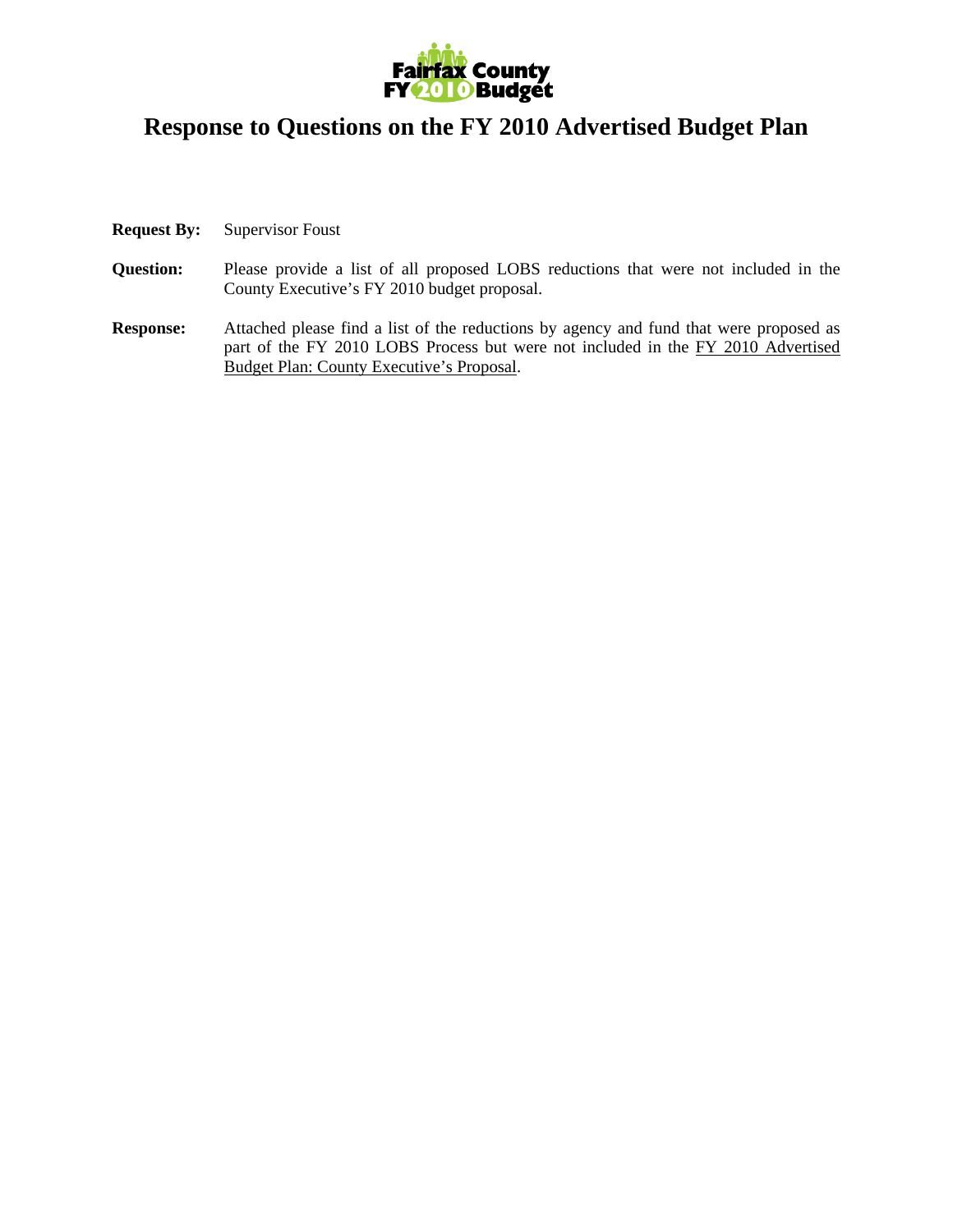## **FY 2010 LOBS REDUCTIONS – NOT TAKEN SUMMARY BY AGENCY**

|                                                                        | <b>Not Taken</b> |                  |  |
|------------------------------------------------------------------------|------------------|------------------|--|
| <b>Agency/Fund Title</b>                                               | <b>Positions</b> | <b>Reduction</b> |  |
| Clerk to the Board                                                     | 0                | \$0              |  |
| Office of the County Executive - Admin of County Policy                | 0                | \$0              |  |
| Office of the County Executive - OCRR                                  | 0                | \$0              |  |
| Office of the County Executive - Internal Auditor                      | 1                | \$58,800         |  |
| Office of the County Executive - Office of Public-Private Partnerships | 0                | \$0              |  |
| <b>Cable Communications and Consumer Protection</b>                    | 0                | \$0              |  |
| <b>Department of Finance</b>                                           | 14               | \$916,167        |  |
| <b>Facilities Management Department</b>                                | 0                | \$1,101,472      |  |
| Human Resources Department                                             | 2                | \$266,363        |  |
| Department of Purchasing & Supply Management                           | 3                | \$170,859        |  |
| <b>Office of Public Affairs</b>                                        | 0                | \$0              |  |
| Office of Elections                                                    | 0                | \$105,000        |  |
| <b>Economic Development Authority</b>                                  | 0                | \$632,600        |  |
| <b>County Attorney</b>                                                 | 8                | \$552,232        |  |
| Department of Management & Budget                                      | 1                | \$106,484        |  |
| DPWES - Business Planning & Support (Office of the Director)           | 0                | \$0              |  |
| <b>DPWES - Office of Capital Facilities</b>                            | 16               | \$1,709,013      |  |
| <b>DPWES - Stormwater Management</b>                                   | 0                | \$0              |  |
| <b>DPWES - Land Development Services</b>                               | 0                | \$0              |  |
| Department of Planning & Zoning                                        | 5                | \$483,273        |  |
| <b>Planning Commission</b>                                             | 1                | \$65,467         |  |
| Office of the Financial & Program Auditor                              | 0                | \$38,282         |  |
| Department of Housing & Community Development                          | 1                | \$341,800        |  |
| Office of Human Rights & Equity Programs                               | 0                | \$0              |  |
| Department of Transportation                                           | 0                | \$124,788        |  |
| <b>Civil Service Commission</b>                                        | 0                | \$0              |  |
| <b>Community and Recreation Services</b>                               | 0                | \$545,000        |  |
| <b>Fairfax County Park Authority</b>                                   | 2                | \$210,519        |  |
| <b>Fairfax County Public Library</b>                                   | 0                | \$0              |  |
| Department of Tax Administration                                       | 8                | \$468,071        |  |
| <b>Department of Family Services</b>                                   | 60               | \$4,682,011      |  |
| Department of Administration for Human Services                        | 6                | \$394,607        |  |
| Department of Systems Management for Human Services                    | 6                | \$446,204        |  |
| Department of Information Technology                                   | 8                | \$983,193        |  |
| <b>Health Department</b>                                               | 192              | \$3,748,135      |  |
| <b>Circuit Court and Records</b>                                       | 22               | \$1,121,987      |  |
| Juvenile and Domestic Relations District Court                         | 30               | \$2,144,691      |  |
| Office of the Commonwealth's Attorney                                  | $\overline{2}$   | \$177,417        |  |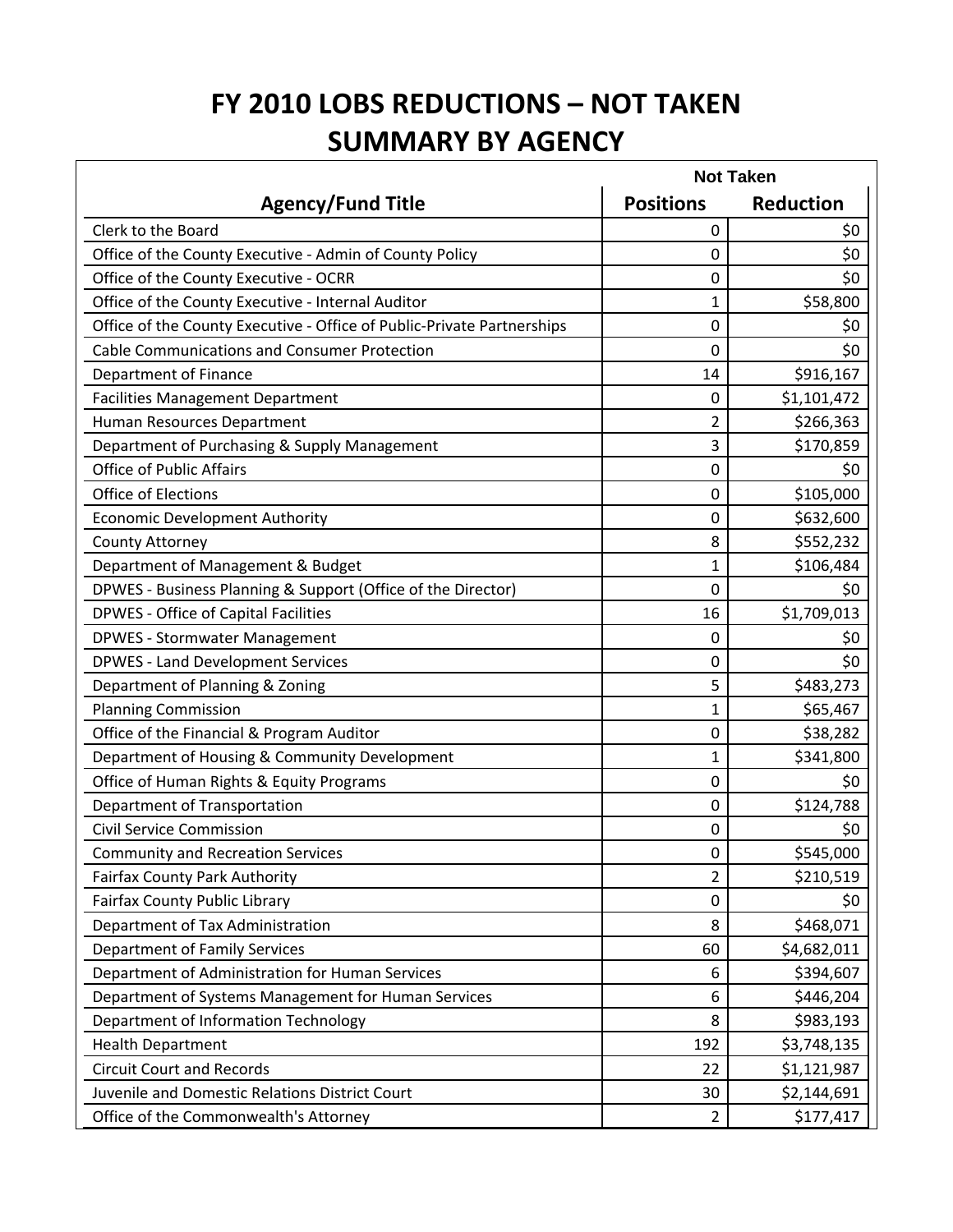| <b>General District Court</b>              | 0        | \$0          |
|--------------------------------------------|----------|--------------|
| <b>Employee Benefits</b>                   | 0        | \$406,879    |
| <b>Police Department</b>                   | 174      | \$15,349,809 |
| Office of the Sheriff                      | 76       | \$8,492,867  |
| Fire and Rescue Department                 | 134      | \$16,611,284 |
| <b>Office of Emergency Management</b>      | 0        | \$0          |
| <b>County Transit</b>                      | $\Omega$ | \$5,818,282  |
| <b>Community Services Board</b>            | 43       | \$4,782,467  |
| <b>Consolidated Community Funding Pool</b> | 0        | \$1,345,603  |
| <b>Contributory Fund</b>                   | 0        | \$0          |
| E-911 Fund                                 | 17       | \$1,470,919  |
| County Insurance Fund                      |          | \$2,194,231  |
| Department of Vehicle Services             | 0        | \$0          |
| <b>Document Services Division</b>          | 0        | \$0          |
| Technology Infrastructure Services         | $\Omega$ | \$0          |
|                                            | 833      | \$78,066,776 |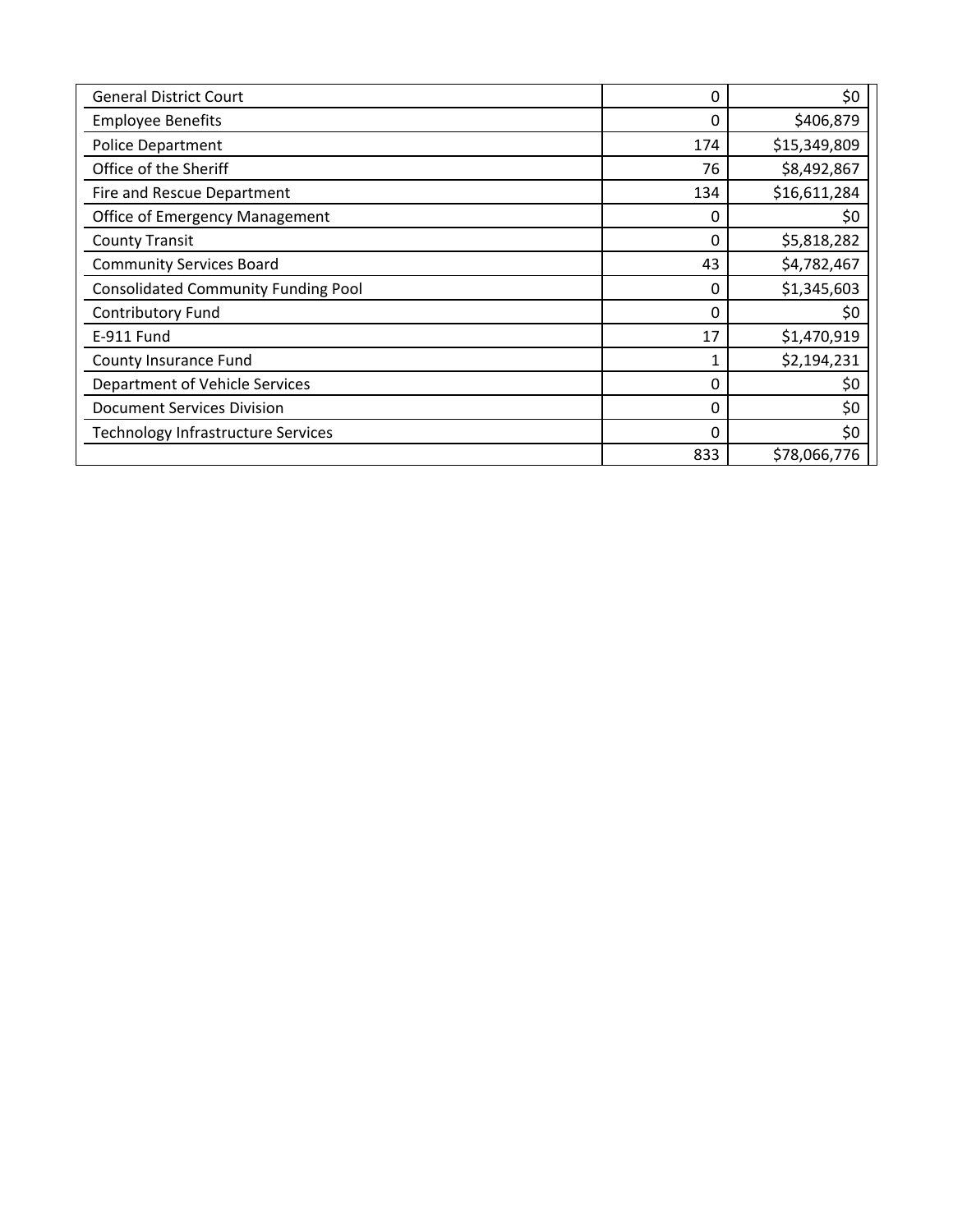## **FY 2010 LOBS REDUCTIONS – NOT TAKEN DETAILS BY AGENCY**

 $\Gamma$ 

| <b>Agency/Fund Title</b>         | <b>LOB Reduction Description</b>                                                            | Posn         | <b>SYE</b> | <b>Net</b><br><b>Reduction</b> |
|----------------------------------|---------------------------------------------------------------------------------------------|--------------|------------|--------------------------------|
| CEX - Internal Audit             | Eliminate One Information Systems Auditor<br>Position                                       | $\mathbf{1}$ | 1.0        | \$58,800                       |
| Department of Finance            | Eliminate Outreach Program in Oversight of<br><b>Financial Compliance</b>                   | 5            | 5.0        | \$299,167                      |
| Department of Finance            | Eliminate the Oversight of Grants Collections                                               | 1            | 1.0        | \$68,000                       |
| Department of Finance            | Reduce Centralized Utility Bills Management                                                 | 1            | 1.0        | \$114,000                      |
| Department of Finance            | Eliminate Further Development of the Data<br>Warehouse Tool (DART)                          | 1            | 1.0        | \$58,000                       |
| Department of Finance            | Reduce Efforts for Accounting Records Integrity                                             | $\mathbf{1}$ | 1.0        | \$58,000                       |
| Department of Finance            | Reduce the Oversight of Accounts Receivable<br>Management                                   | $\mathbf{1}$ | 1.0        | \$45,000                       |
| Department of Finance            | Reduce Efforts for Accounting Records Integrity                                             | $\mathbf{1}$ | 1.0        | \$48,000                       |
| Department of Finance            | Reduce Bank Account Reconciliation Efforts                                                  | $\mathbf 1$  | 1.0        | \$47,000                       |
| Department of Finance            | Reduce Efforts for Accounting Records Integrity                                             | 1            | 1.0        | \$49,000                       |
| Department of Finance            | Eliminate Agency Investment of Cash Resources                                               | 1            | 1.0        | \$130,000                      |
| County Insurance                 | Discontinue Centralized Collection and Review of<br>Drivers' Records                        | 1            | $1.0$      | \$71,800                       |
| County Insurance                 | Cancel Commercial Insurance Coverage for High-<br><b>Cost Workers' Compensation Classes</b> | 0            | 0.0        | \$874,721                      |
| County Insurance                 | Cancel Commercial Insurance Coverage of High-<br>Value Fire and Rescue Department Vehicles  | 0            | 0.0        | \$513,835                      |
| County Insurance                 | Cancel Commercial Insurance Coverage for<br><b>Liability Claims</b>                         | 0            | 0.0        | \$733,875                      |
| <b>Facilities Management</b>     | Eliminate All Physical Security Coverage                                                    | 0            | 0.0        | \$964,472                      |
| <b>Facilities Management</b>     | Eliminate Custodial Day Porter At The<br><b>Government Center Building</b>                  | 0            | 0.0        | \$87,000                       |
| <b>Facilities Management</b>     | Eliminate Limited Term Positions For Technician<br>Support At The Government Center         | 0            | 0.0        | \$50,000                       |
| Department of Human<br>Resources | Reduce Funding for IT Consultant Services                                                   | 0            | 0.0        | \$60,000                       |
| Department of Human<br>Resources | Eliminate Position in Payroll                                                               | 1            | 1.0        | \$86,155                       |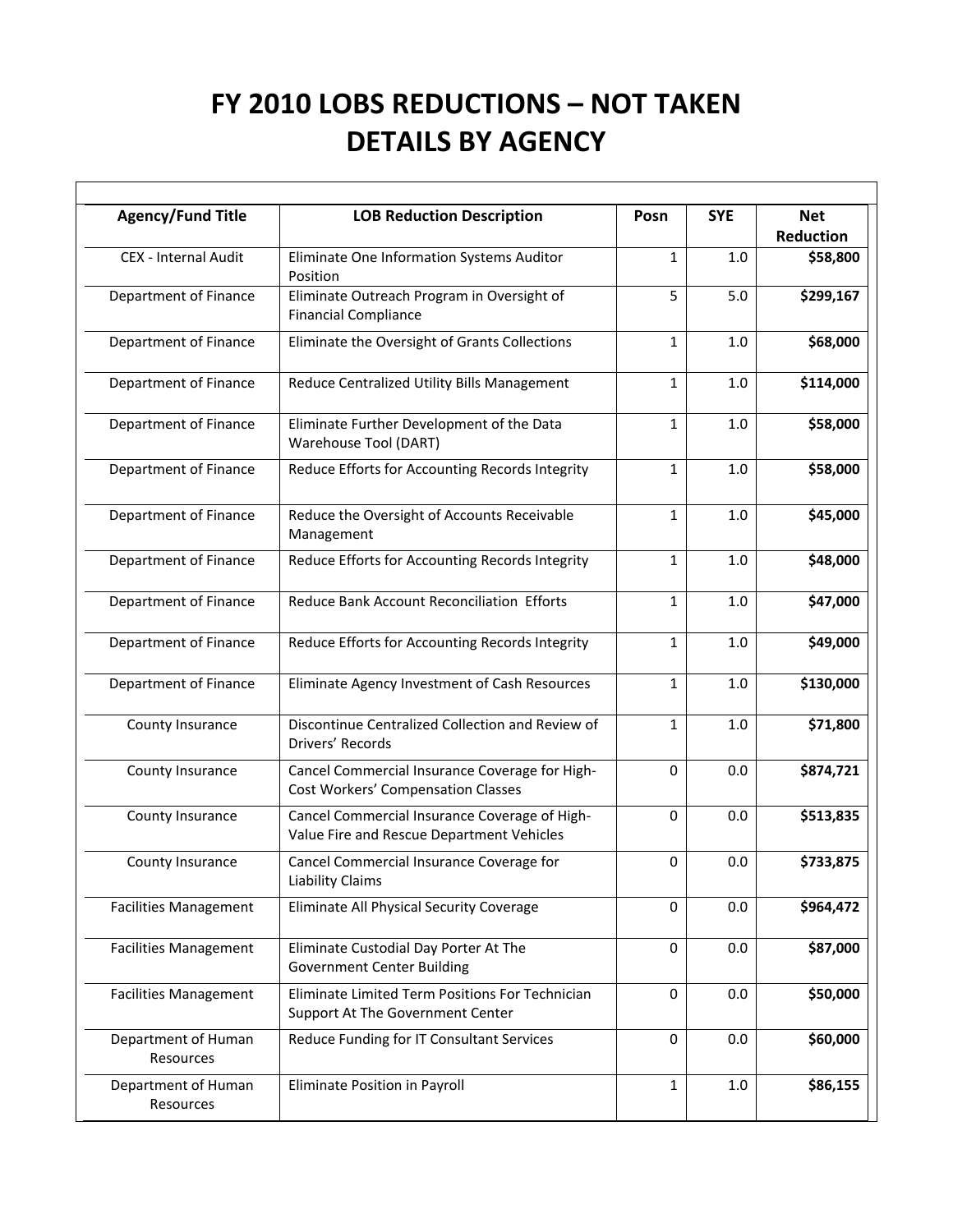| Department of Human<br>Resources                | Eliminate Position in Employee Relations                                                                  | $\mathbf{1}$   | 1.0     | \$82,208    |
|-------------------------------------------------|-----------------------------------------------------------------------------------------------------------|----------------|---------|-------------|
| Department of Human<br>Resources                | Eliminate Funding for Outsourced Imaging of<br><b>Critical Employment Records</b>                         | 0              | 0.0     | \$38,000    |
| Department of Purchasing<br>& Supply Management | Eliminate Distribution Function-Administrative<br>Assistant II                                            | $\mathbf{1}$   | 1.0     | \$47,468    |
| Department of Purchasing<br>& Supply Management | Eliminate Contract Specialist II                                                                          | $\mathbf{1}$   | 1.0     | \$64,896    |
| Department of Purchasing<br>& Supply Management | Eliminate IT Technician from Systems Support<br>Team                                                      | $\mathbf{1}$   | 1.0     | \$58,495    |
| <b>Office of Elections</b>                      | Eliminate High School Page Program                                                                        | 0              | 0.0     | \$5,000     |
| Office of Elections                             | Discontinued use of AskED™ (look-up device)                                                               | 0              | 0.0     | \$22,000    |
| Office of Elections                             | Elimination of Absentee Satellite Voting                                                                  | 0              | 0.0     | \$18,000    |
| Office of Elections                             | Elimination of Voter Outreach                                                                             | 0              | 0.0     | \$60,000    |
| <b>Economic Development</b><br>Authority        | Eliminate advertising program                                                                             | 0              | 0.0     | \$632,600   |
| Office of the County<br>Attorney                | Eliminate Four L-5 Assistant County Attorneys                                                             | 4              | 4.0     | \$327,129   |
| Office of the County<br>Attorney                | Eliminate One Administrative Assistant IV                                                                 | $\mathbf{1}$   | 1.0     | \$55,212    |
| Office of the County<br>Attorney                | <b>Eliminate Three Paralegals</b>                                                                         | 3              | 3.0     | \$169,891   |
| Department of<br>Management & Budget            | Eliminate One Budget Analyst Position and<br><b>Associated Operating Expenses</b>                         | 1              | 1.0     | \$106,484   |
| DPWES - Office of Capital<br>Facilities         | Remove 30 Percent of County Streetlights on<br><b>Wooden Utility Poles</b>                                | 0              | 0.0     | \$1,108,500 |
| DPWES - Office of Capital<br>Facilities         | Eliminate the Streetlight Branch                                                                          | 3              | 3.0     | \$242,569   |
| DPWES - Office of Capital<br><b>Facilities</b>  | Eliminate 13 Positions that Support Building<br>Design and Construction Management of Capital<br>Projects | 13             | 13.0    | \$357,944   |
| Department of Planning &<br>Zoning              | Eliminate Limited Term and Overtime Funding for<br>Zoning Administration Division (ZAD)                   | $\mathbf 0$    | 0.0     | \$101,504   |
| Department of Planning &<br>Zoning              | Eliminate One Planner III Position                                                                        | $\mathbf{1}$   | $1.0\,$ | \$97,043    |
| Department of Planning &<br>Zoning              | Eliminate One Property Maintenance/ Zoning<br>Inspector Position and One Planner II Position              | $\overline{2}$ | 2.0     | \$144,466   |
| Department of Planning &<br>Zoning              | <b>Eliminate Two Planner II Positions</b>                                                                 | $\overline{2}$ | 2.0     | \$140,260   |
| <b>Planning Commission</b>                      | Restructure Land Use Verifications and<br>Notifications                                                   | 1              | 1.0     | \$55,845    |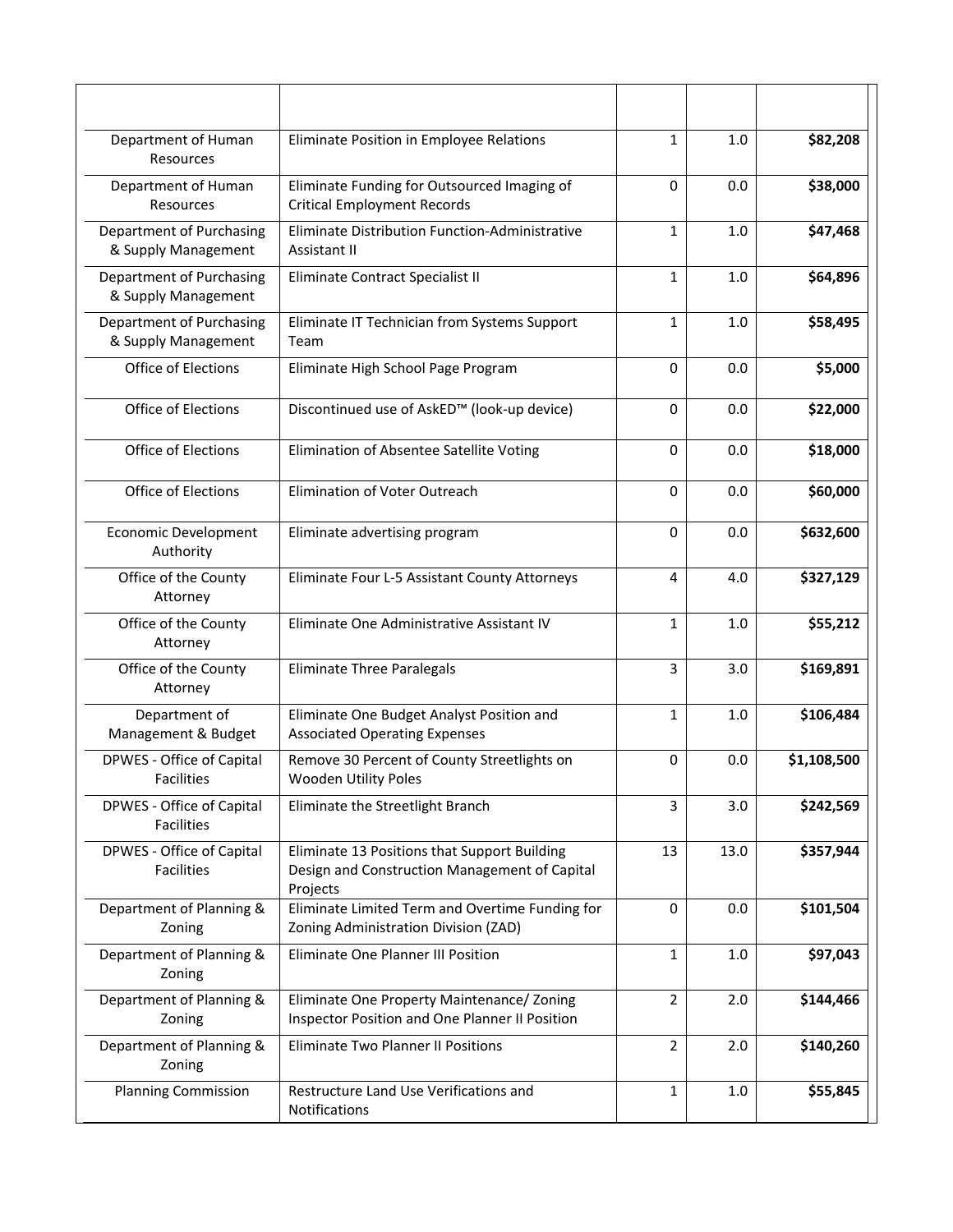| <b>Planning Commission</b>                              | Eliminate Planning Commission Meeting Overtime                                                                                                         | $\mathbf 0$    | 0.0     | \$9,622     |
|---------------------------------------------------------|--------------------------------------------------------------------------------------------------------------------------------------------------------|----------------|---------|-------------|
| Office of the Financial &<br>Program Auditor            | Eliminate part time Management Analyst II<br>Position                                                                                                  | $\mathbf 0$    | 0.5     | \$38,282    |
| Department of Housing &<br><b>Community Development</b> | Close Lincolnia Assisted Living Facility                                                                                                               | $\mathbf{1}$   | 1.0     | \$341,800   |
| Department of<br>Transportation                         | Eliminate Federal Lobbyist Contract                                                                                                                    | 0              | 0.0     | \$124,788   |
| <b>County Transit</b>                                   | Eliminate or Reduce Service on Additional Routes<br>(Medium Impact to At-Risk Population)                                                              | $\mathbf 0$    | 0.0     | \$2,962,453 |
| <b>County Transit</b>                                   | Eliminate or Reduce Service on Certain Routes<br>(High Impact to At-Risk Population)                                                                   | 0              | 0.0     | \$2,855,829 |
| Community & Recreation<br>Services                      | Eliminate Youth Sports Officiating Subsidy<br>Program                                                                                                  | 0              | 0.0     | \$195,000   |
| Community & Recreation<br><b>Services</b>               | Reduce Signage, Amenity, and Monitoring<br>Funding Associated With the Walk-on Use<br>Prevention Program                                               | 0              | 0.0     | \$125,000   |
| Community & Recreation<br>Services                      | Reduce Support for Summer Transportation<br>Associated with Therapeutic Recreation Camps                                                               | $\mathbf 0$    | 0.0     | \$125,000   |
| Community & Recreation<br>Services                      | Eliminate Youth Sports Scholarship Program                                                                                                             | 0              | 0.0     | \$100,000   |
| Park Authority                                          | Reduce Staff Support for Classes, Camps and<br>Tours                                                                                                   | $\mathbf 0$    | 0.0     | \$34,997    |
| Park Authority                                          | Eliminate Staff Position for Centralized Contract<br>Management of the FCPS Athletic Field<br>Maintenance Program                                      | $\mathbf{1}$   | 1.0     | \$84,522    |
| Park Authority                                          | Eliminate Government Fitness Center Professional<br><b>Staff</b>                                                                                       | 1              | 1.0     | \$51,000    |
| Park Authority                                          | Reduce Porta-Jon Services at Athletic Fields                                                                                                           | $\mathbf 0$    | 0.0     | \$40,000    |
| Department of Tax<br>Administration                     | Eliminate Management Analyst III Position in Real<br><b>Estate Division</b>                                                                            | $\mathbf{1}$   | 1.0     | \$99,248    |
| Department of Tax<br>Administration                     | Reduce Telephone Customer Service Staffing by<br><b>Additional 20 Percent</b>                                                                          | $\overline{7}$ | 7.0     | \$368,823   |
| Department of Family<br>Services                        | Reduce funding for Domestic and Sexual Violence<br>Services (DSVS) operating expenses, including<br>elimination of custodial services at Artemis House | $\pmb{0}$      | 0.0     | \$46,013    |
| Department of Family<br>Services                        | Eliminate the Cottage at Artemis House                                                                                                                 | $\mathbf 0$    | 0.0     | \$12,180    |
| Department of Family<br>Services                        | Reduce Hypothermia Prevention Program                                                                                                                  | $\mathbf 0$    | 0.0     | \$74,024    |
| Department of Family<br>Services                        | Reduce funding for contract supporting Artemis<br>House                                                                                                | $\pmb{0}$      | 0.0     | \$47,992    |
| Department of Family<br>Services                        | Eliminate Limited Term Staffing Support for<br><b>Artemis House</b>                                                                                    | $\mathbf{1}$   | 1.0     | \$111,320   |
| Department of Family<br>Services                        | Eliminate One Social Worker II in Child Protective<br>Services (CPS) Hotline                                                                           | 1              | $1.0\,$ | \$66,576    |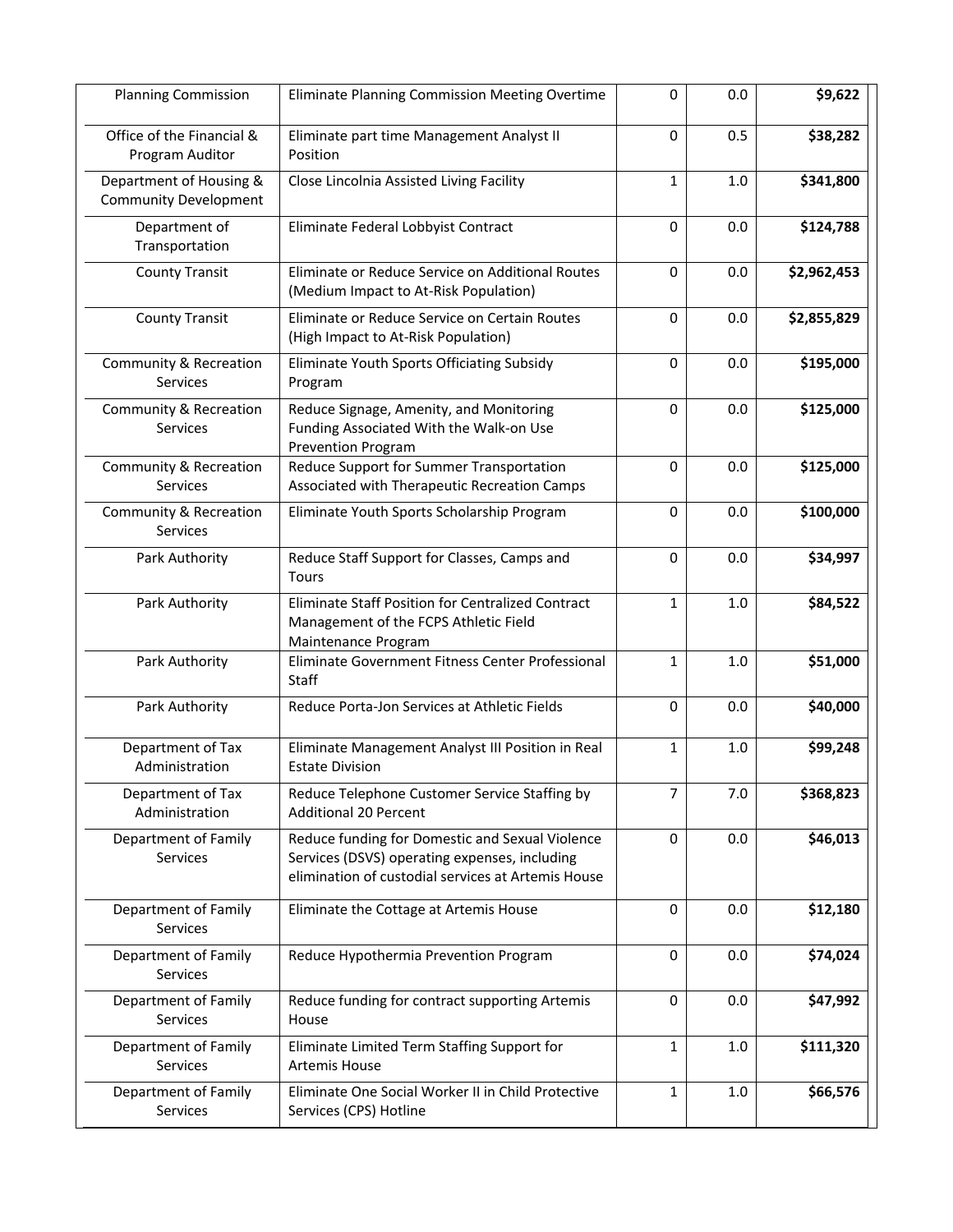| Department of Family<br>Services                      | Eliminate remaining Homeless Prevention<br>Program (HPP) funding                                                                                                         | 0            | 0.0  | \$199,855   |
|-------------------------------------------------------|--------------------------------------------------------------------------------------------------------------------------------------------------------------------------|--------------|------|-------------|
| Department of Family<br>Services                      | Eliminate General Relief Program (GRP)                                                                                                                                   | 0            | 0.0  | \$401,724   |
| Department of Family<br>Services                      | Reduce School Age Child Care (SACC) enrollment<br>by 870 children                                                                                                        | 58           | 47.0 | \$1,010,318 |
| Department of Family<br>Services                      | Reduce homeless shelter contracts by another 10<br>percent for a total reduction of 15 percent.                                                                          | 0            | 0.0  | \$637,455   |
| Department of Family<br>Services                      | Reduce Home-Based Care Budget                                                                                                                                            | 0            | 0.0  | \$505,609   |
| Department of Family<br>Services                      | Reduce Funding for Mandated Comprehensive<br>Services Act (CSA) Services                                                                                                 | 0            | 0.0  | \$1,447,945 |
| Department of Family<br>Services                      | Savings in Meal and Transportation Costs Due to<br>Possible Closure of Adult Day Health Care Centers                                                                     | 0            | 0.0  | \$121,000   |
| Department of Human<br>Services Administration        | Eliminate Administrative Assistant III Position<br>Providing Accounts Payable Support to the<br><b>Department of Family Services</b>                                     | $\mathbf{1}$ | 1.0  | \$50,937    |
| Department of Human<br>Services Administration        | <b>Eliminate Housing Specialist III Supporting</b><br><b>Families and Individuals</b>                                                                                    | 1            | 1.0  | \$70,992    |
| Department of Human<br>Services Administration        | Maintains both cross-system and routine IT<br>planning and support for Human Services                                                                                    | 1            | 1.0  | \$80,000    |
| Department of Human<br>Services Administration        | <b>Eliminate Training Manager Position</b>                                                                                                                               | $\mathbf{1}$ | 1.0  | \$81,650    |
| Department of Human<br>Services Administration        | Eliminate Administrative Assistant III Position<br>Processing Invoices for the Department of Family<br>Services' Child Care Programs                                     | $\mathbf{1}$ | 1.0  | \$51,763    |
| Department of Human<br>Services Administration        | Eliminate Management Analyst I Position<br><b>Supporting Community Services Board (CSB)</b><br><b>Provider Credentialing Processes (Accounts</b><br>Receivable Function) | $\mathbf{1}$ | 1.0  | \$59,265    |
| Department of Human<br>Services Systems<br>Management | Reduce Service Delivery Capacity in Coordinated<br>Services Planning (CSP)                                                                                               | 5            | 5.0  | \$333,840   |
| Department of Human<br>Services Systems<br>Management | Eliminate Countywide Coordination of Domestic<br>Violence Initiatives                                                                                                    | 1            | 1.0  | \$112,364   |
| Department of Information<br>Technology               | Reduce Administrative and Technical<br>Management                                                                                                                        | $\mathbf{1}$ | 1.0  | \$106,213   |
| Department of Information<br>Technology               | Eliminate the Entire Business Applications Branch<br>and All Training Support                                                                                            | 4            | 4.0  | \$330,100   |
| Department of Information<br>Technology               | Eliminate Public Safety Governance<br>Interoperability Coordination                                                                                                      | 1            | 1.0  | \$95,000    |
| Department of Information<br>Technology               | Reduce Database Support                                                                                                                                                  | 1            | 1.0  | \$97,900    |
| Department of Information<br>Technology               | Eliminate Commercial Offsite Disaster Recovery                                                                                                                           |              |      | \$238,980   |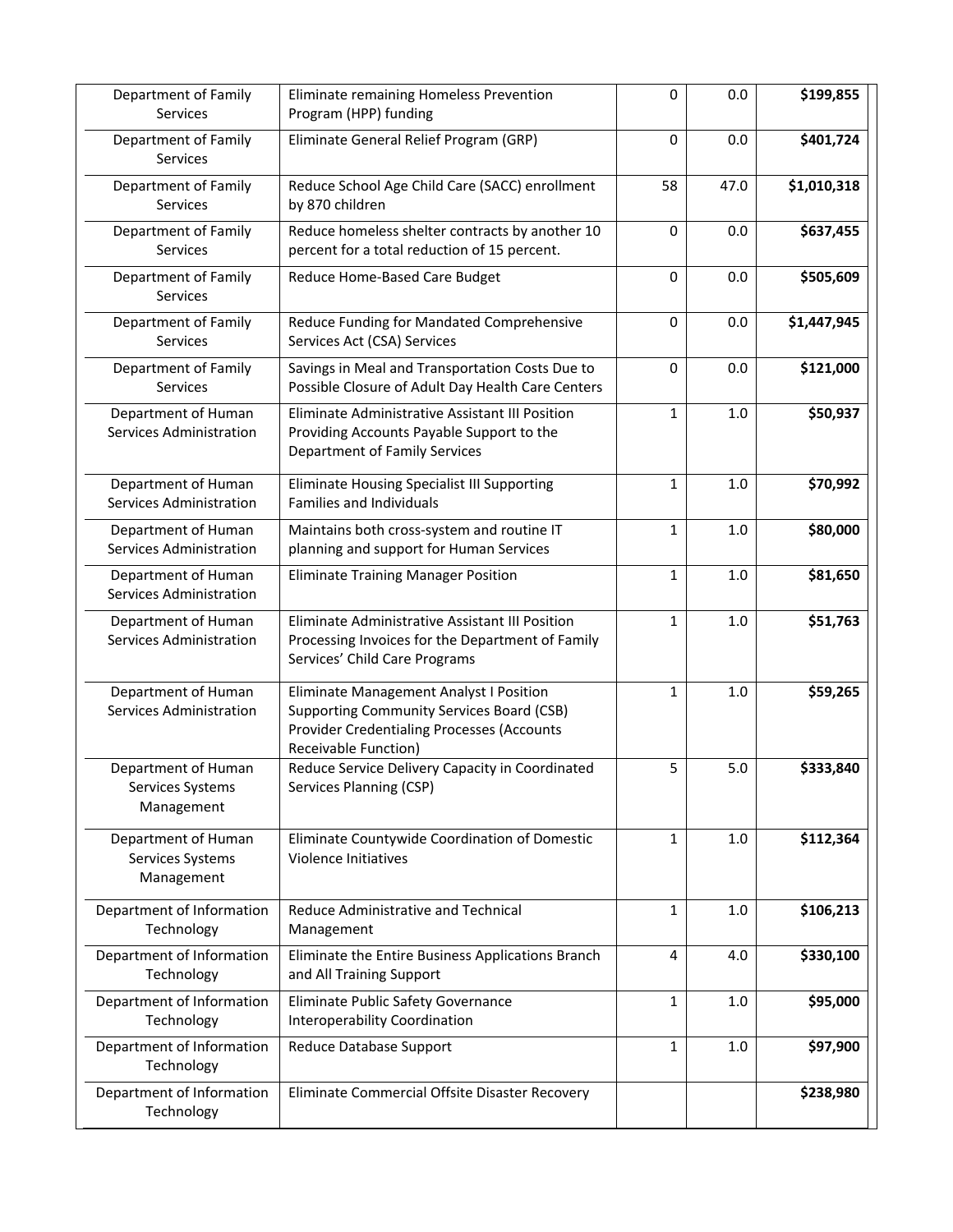| Department of Information<br>Technology       | Further reduce website support                                                                    | 1            | 1.0   | \$115,000   |
|-----------------------------------------------|---------------------------------------------------------------------------------------------------|--------------|-------|-------------|
| <b>Health Department</b>                      | Eliminate all Clinic Room Aides                                                                   | 192          | 119.5 | \$3,748,135 |
| Circuit Court & Records                       | Eliminate Courtroom Clerks                                                                        | 15           | 15.0  | \$759,810   |
| Circuit Court & Records                       | <b>Eliminate Law Clerks</b>                                                                       | 7            | 7.0   | \$362,177   |
| Juvenile & Domestic<br><b>Relations Court</b> | Eliminate Sex Offender Treatment Services<br>Contract                                             | $\Omega$     | 0.0   | \$130,000   |
| Juvenile & Domestic<br><b>Relations Court</b> | Eliminate Girls Probation House (GPH)                                                             | 13           | 13.0  | \$833,910   |
| Juvenile & Domestic<br><b>Relations Court</b> | Eliminate Boys Probation House (BPH)                                                              | 17           | 17.0  | \$1,180,781 |
| Office of the<br>Commonwealth's Attorney      | <b>Hold Additional Assistant Commonwealth's</b><br><b>Attorney Position Vacant</b>                | 0            | 0.0   | \$82,180    |
| Office of the<br>Commonwealth's Attorney      | Eliminate One Administrative Assistant III                                                        | $\mathbf{1}$ | 1.0   | \$33,602    |
| Office of the<br>Commonwealth's Attorney      | Eliminate One Assistant Commonwealth's<br>Attorney II                                             | $\mathbf{1}$ | 1.0   | \$61,635    |
| <b>Employee Benefits</b>                      | Eliminate Language Skills Stipend                                                                 | $\mathbf 0$  | 0.0   | \$406,879   |
| Police Department                             | Eliminate the Crime Prevention Officer (CPOs)<br>Program                                          | 8            | 8.0   | \$619,128   |
| Police Department                             | Eliminate Domestic Violence Detectives                                                            | 8            | 8.0   | \$619,128   |
| Police Department                             | Eliminate Cold Case Squad                                                                         | 5            | 5.0   | \$453,860   |
| Police Department                             | Reduce Transitional Hiring Positions by additional<br>22 - (Total of 43) Police Officer Positions | $\mathbf 0$  | 0.0   | \$1,461,229 |
| Police Department                             | Eliminate Neighborhood Bike Patrol Teams                                                          | 65           | 65.0  | \$5,056,351 |
| Police Department                             | Eliminate School Resource Officers (SRO) Program                                                  | 27           | 27.0  | \$2,364,907 |
| Police Department                             | <b>Reduce Gang Detectives</b>                                                                     | 8            | 8.0   | \$700,064   |
| Police Department                             | Eliminate Criminal Intelligence                                                                   | 14           | 14.0  | \$1,129,913 |
| Police Department                             | Eliminate Street Crime Unit                                                                       | 14           | 14.0  | \$1,069,102 |
| Police Department                             | <b>Close Fair Oaks District Station</b>                                                           | 25           | 25.0  | \$1,876,127 |
| Office of the Sheriff                         | Reduce Non-Mowing Services Provided by the<br>Community Labor Force (CLF)                         | 4            | 4.0   | \$403,465   |
| Office of the Sheriff                         | <b>Eliminate Community Labor Force</b>                                                            | 8            | 8.0   | \$886,369   |
| Office of the Sheriff                         | Eliminate In-Service Training Academy Branch                                                      | 13           | 13.0  | \$925,981   |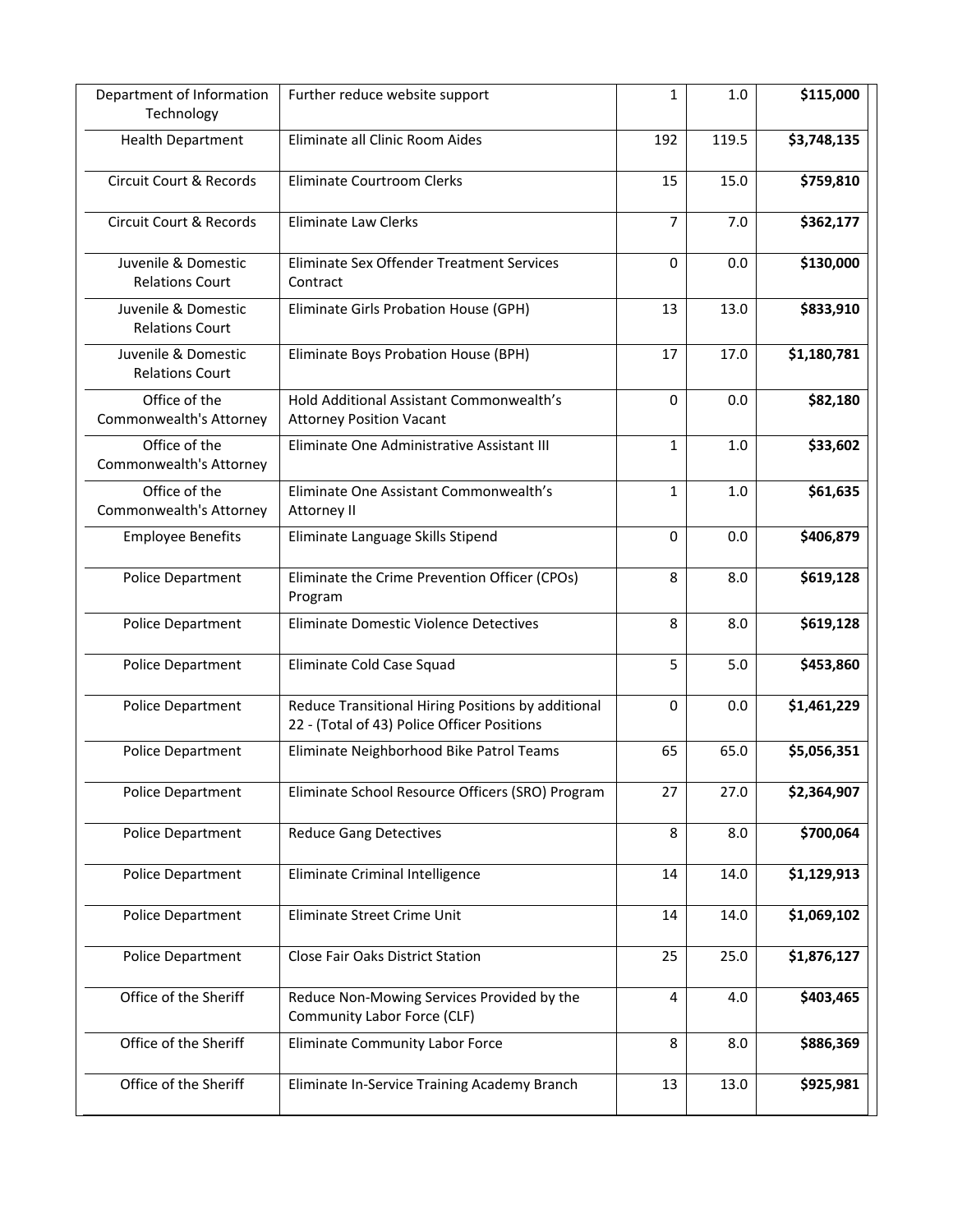| Office of the Sheriff                                   | Eliminate Alternative Incarceration Branch<br>Programs                            | 23             | 23.0 | \$2,012,117 |
|---------------------------------------------------------|-----------------------------------------------------------------------------------|----------------|------|-------------|
| Office of the Sheriff                                   | Eliminate the Facilities Security Section                                         | 19             | 19.0 | \$3,113,704 |
| Office of the Sheriff                                   | Eliminate Deputy Sheriffs in Civil Courtrooms                                     | 9              | 9.0  | \$1,151,231 |
| Fire & Rescue Department                                | <b>Eliminate Shift Staffing Technicians</b>                                       | $\overline{3}$ | 3.0  | \$196,076   |
| Fire & Rescue Department                                | Eliminate Uniformed Fire Officer (UFO) Program                                    | 10             | 10.0 | \$1,121,201 |
| Fire & Rescue Department                                | <b>Eliminate Riding Pay</b>                                                       | 0              | 0.0  | \$2,049,840 |
| Fire & Rescue Department                                | Eliminate Half of the Special Operations Division                                 | 12             | 12.0 | \$1,341,168 |
| Fire & Rescue Department                                | <b>Close Fire Station A</b>                                                       | 27             | 27.0 | \$2,351,973 |
| Fire & Rescue Department                                | Close Fire Station B                                                              | 27             | 27.0 | \$2,351,973 |
| Fire & Rescue Department                                | <b>Close Fire Station C</b>                                                       | 27             | 27.0 | \$2,192,115 |
| Fire & Rescue Department                                | Close Fire Station D                                                              | 18             | 18.0 | \$1,413,838 |
| Fire & Rescue Department                                | Reduce Overtime Related to Other Lines of<br><b>Business Reductions</b>           | $\mathbf 0$    | 0.0  | \$903,401   |
| Fire & Rescue Department                                | Eliminate Rescue Squad School                                                     | 0              | 0.0  | \$95,400    |
| Fire & Rescue Department                                | <b>Eliminate Promotional Exams</b>                                                | $\mathbf{1}$   | 1.0  | \$146,811   |
| Fire & Rescue Department                                | Eliminate Officer School                                                          | 0              | 0.0  | \$206,000   |
| Fire & Rescue Department                                | <b>Eliminate Truck School</b>                                                     | 0              | 0.0  | \$13,500    |
| Fire & Rescue Department                                | <b>Reduce Recruit Schools</b>                                                     | 4              | 4.0  | \$1,542,241 |
| Fire & Rescue Department                                | Eliminate Academy Support                                                         | 1              | 1.0  | \$166,910   |
| Fire & Rescue Department                                | <b>Eliminate Recruitment Division</b>                                             | 4              | 4.0  | \$518,837   |
| Fairfax-Falls Church<br><b>Community Services Board</b> | Eliminate MH Youth Outpatient Treatment<br>Contract and Reduce CSB Youth Staff    | 3              | 3.0  | \$817,088   |
| Fairfax-Falls Church<br><b>Community Services Board</b> | Eliminate Partial Hospitalization Programs from<br>MH Continuum of Services       | 11             | 11.0 | \$1,355,280 |
| Fairfax-Falls Church<br><b>Community Services Board</b> | Reduce Mental Health Mobile and Emergency<br>Response                             | 4              | 3.7  | \$296,822   |
| Fairfax-Falls Church<br><b>Community Services Board</b> | Eliminate Intensive Day Treatment Program                                         | $\overline{2}$ | 2.0  | \$153,571   |
| Fairfax-Falls Church<br><b>Community Services Board</b> | Close Crossroads Adult Substance Abuse<br>Residential Treatment Program (62 beds) | 23             | 23.0 | \$1,766,726 |